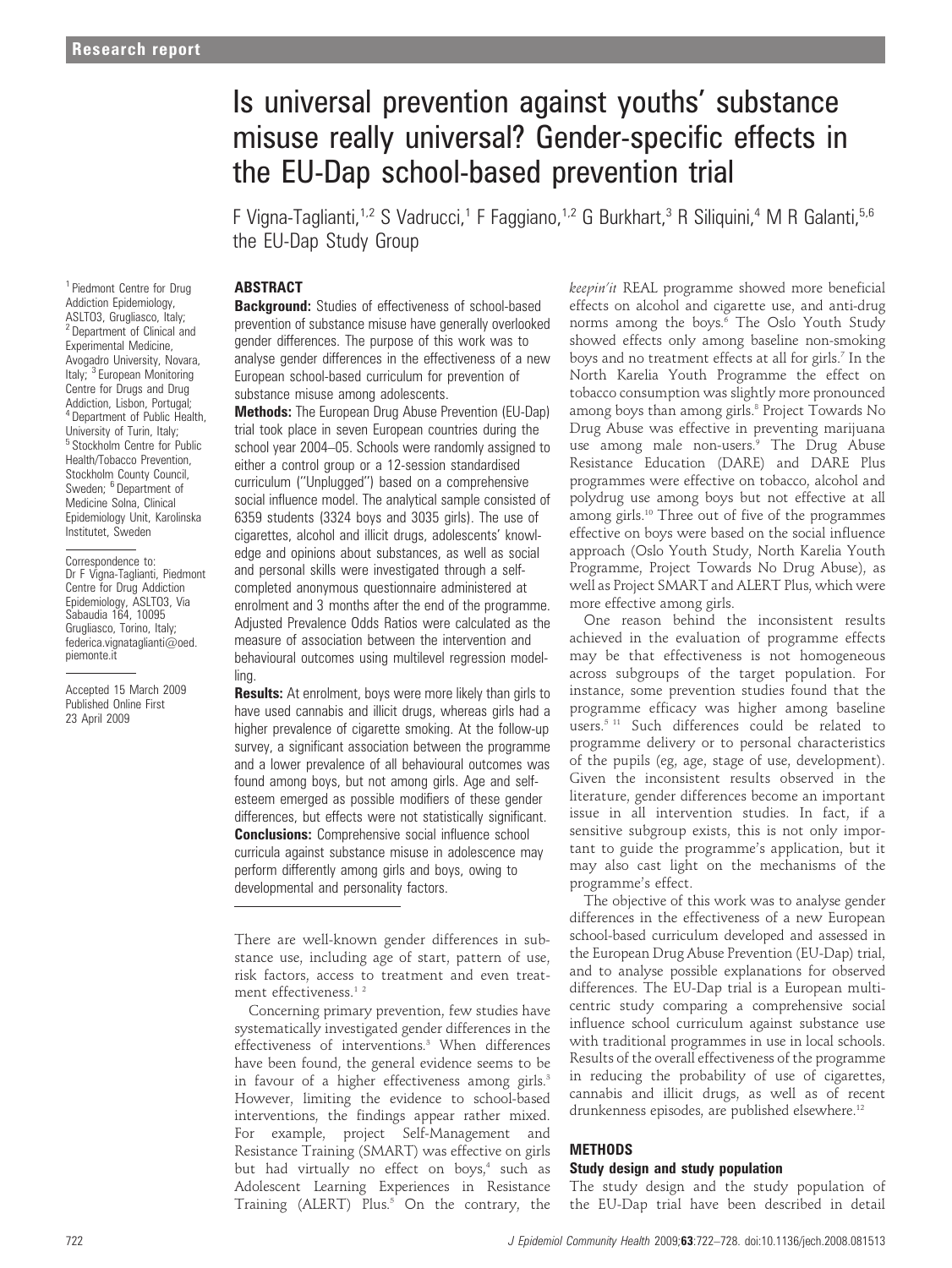elsewhere<sup>13</sup> and will only be summarised here. The trial took place simultaneously in seven European countries during the school year 2004–5. Schools were selected on the basis of inclusion criteria and of willingness to cooperate, and randomly assigned to either intervention (102 schools) or control group (68 schools). Of these schools, 77 intervention schools and 64 control schools continued participation throughout the study. A questionnaire investigating substance use and personal and social skills together with other individual and family characteristics was administered at the beginning of the school year (October 2004) and approximately 3 months after the end of the programme (May 2005). The intervention took place during the school year and consisted of a 12-session standardised curriculum (called ''Unplugged'' in the English version) based on a comprehensive social influence model.<sup>14</sup> The programme was taught using interactive techniques and focused on developing and enhancing interpersonal skills (group dynamics, assertiveness, problem-solving, creative thinking and self-control) and intrapersonal skills (verbal and non-verbal communication, expression of negative feelings, coping skills). Sessions on normative education and information on the effects of smoking and drug use were also provided. In one-third of the intervention schools the curriculum was complemented with a series of three seminars for the parents of the students while, in an additional one-third, two students from each class conducted a ''peer-based'' intervention in support of the curriculum taught by one of the class teachers. For the purpose of this analysis, all intervention arms were collapsed together (intervention group) and compared with the control group.

The study sample at baseline consisted of 7079 students (3532 in control schools and 3547 in intervention schools). The study sample at the 3-month post-test follow-up consisted of 6370 students who participated in both the baseline and the followup survey. Of these students, 11 did not report their sex, leaving an analytical sample of 3324 (52.2%) boys and 3035 girls (47.8%). The proportion retained at follow-up was 90.3% among boys and  $92.3\%$  among girls ( $p = 0.003$ ).

#### Information on substance use and other covariates

Information on substance use was obtained by means of a selfcompleted questionnaire, administered anonymously in the classroom. Substance use was investigated both as use ever in life and as use in the past 30 days. Concerning alcohol drinking, the number of episodes of drunkenness in the past 30 days was chosen as the outcome of interest in this analysis, rather than indicators of average alcohol consumption, because it appears to be a stronger predictor of subsequent escalation of use.<sup>15</sup>

A question aiming to assess self-esteem, encompassing 10 items with response alternatives on a four-point Likert scale (strongly agree/agree/disagree/strongly disagree), resulted in two different subscales (positive and negative). Since the internal reliability of the positive scale (Cronbach  $\alpha = 0.69$ ) was higher than the reliability of the negative scale (Cronbach  $\alpha = 0.64$ ), only the former was used in this analysis. The positive self-esteem subscale was composed of the following five items: ''I feel I have a number of good qualities''; ''I am able to do things as well as most other people''; ''I am quite good at sports''; ''My being happy is important to my parents''; and ''I have plenty of interests and hobbies''. Agreement was defined as an answer of ''strongly agree/agree'' on a four-point Likert scale. For the purpose of this analysis, the total score on the scale was dichotomised as low self-esteem (score 0–3) and high self-esteem (score 4–5).

Positive expectations towards substances were investigated through the answers to the question of whether one would expect to (1) feel more relaxed or (2) become more popular using tobacco, alcohol, cannabis or other illicit drugs. The question was put to all pupils, independently of their substance use. Answering agree/ definitely agree to the relaxation item was used as an indicator of positive expectancy towards the rewarding properties of the substance itself, whereas the corresponding answer to the popularity item was used as an indicator of positive expectancy towards the social effects of substance use.

The age of the students was calculated based on year of birth.

#### Statistical methods

From the information on substance use, eight non-mutually exclusive outcome variables were derived, all of them with reference to the 30 days preceding the survey: (1) any cigarette smoking, defined as smoking at least one cigarette in the past 30 days; (2) frequent cigarette smoking, defined as smoking six or more cigarettes in the past 30 days; (3) daily cigarette smoking, defined as smoking 20 or more cigarettes in the past 30 days; (4) any episode of drunkenness, defined as at least one episode in the past 30 days; (5) frequent drunkenness, defined as three or more episodes in the past 30 days; (6) any cannabis use, defined as use at least once in the last 30 days; (7) frequent cannabis use, defined as use on three or more occasions in the past 30 days; (8) any illicit drug use, defined as use of any illicit drug (including cannabis) in the past 30 days. All outcome variables were analysed as dichotomous (yes/no).

Prevalence Odds Ratios (PORs) and their corresponding confidence intervals (95% CI) were calculated as the measure of association between experimental conditions (all intervention arms pooled together) and behavioural outcomes, separately by gender.

In order to take into account the hierarchical structure of the data and the cluster effect, a multilevel modelling approach was followed in the analysis of the data.<sup>16</sup> Data were analysed with MLwiN V.2.02 software.17 The restricted iterative generalised least squares (RIGLS) estimation procedure was used to estimate the random parameters, since it is considered to lead to unbiased estimates.18 Marginal quasi likelihood (MQL) and ''first order'' were then selected to include estimated residuals in the RIGLS procedure, and to control the degree of approximation. Multivariate multilevel models were fitted using three grouping levels: centre, class and students. The use of class as group level instead of school, the unit of randomisation, is justified by the higher intraclass correlation coefficient at the level of class than at the level of school.19 Differences in prevalence of use between centres were adjusted for by including in the model the baseline centre prevalence of current daily smoking, defined as smoking 20 or more cigarettes in the last 30 days. Finally, all estimates were adjusted by individual baseline behaviour of the corresponding outcome.

We also conducted a tabular analysis comparing intervention and control group, separately by gender, as regards to the proportion of students who at the end of follow-up had transitioned to higher (progression) or lower (regression) frequency of use of tobacco, alcohol and drugs. In order to track these transitions, the following mutually exclusive categories of use were used: (1) non-smoker (no cigarette smoking in the past 30 days); (2) occasional smoker (1–19 cigarettes in the past 30 days); (3) daily smoker (20 or more cigarettes in the past 30 days); (4) no drunkenness (no episodes of drunkenness from alcohol drinking in the past 30 days); (5) drunkenness (one or more episodes of drunkenness in the past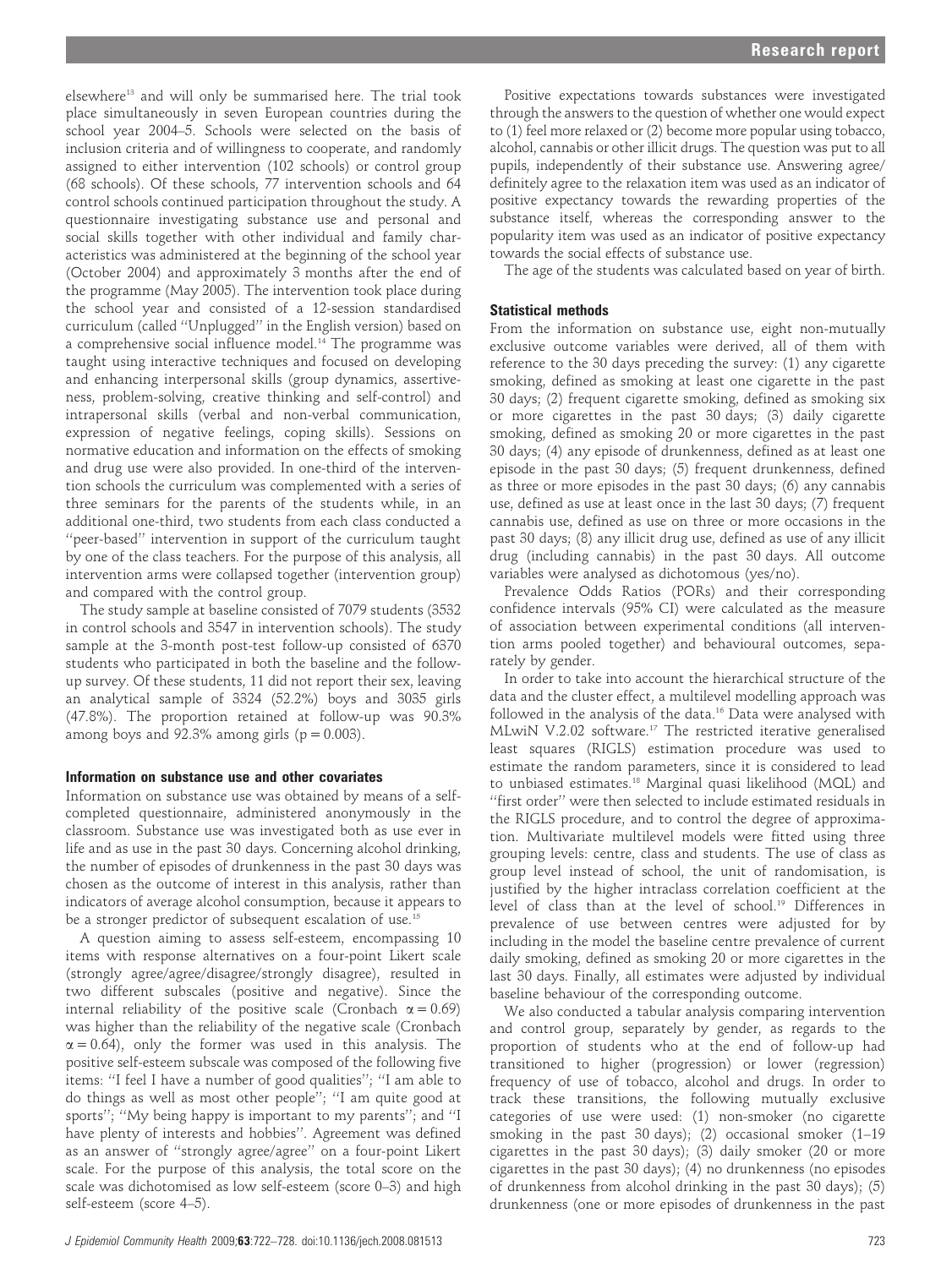Table 1 Main characteristics of the analytical sample at baseline, by gender and experimental group, the European Drug Abuse Prevention (EU-Dap), October 2004

|                                        | <b>Boys</b>             |                    | Girls                   |                                |  |
|----------------------------------------|-------------------------|--------------------|-------------------------|--------------------------------|--|
|                                        | Intervention $n = 1695$ | Control $n = 1629$ | Intervention $n = 1497$ | Control $n = 1538$<br>N (Col%) |  |
| <b>Characteristic</b>                  | $N$ (Col%)              | $N$ (Col%)         | $N$ (Col%)              |                                |  |
| Centre                                 |                         |                    |                         |                                |  |
| Spain                                  | 85(5.0)                 | 106(6.5)           | 74 (4.9)                | 106(6.9)                       |  |
| Germany                                | 171(10.1)               | 91(5.6)            | 187 (12.5)              | 112(7.3)                       |  |
| Belgium                                | 243 (14.3)              | 172 (10.6)         | 104(6.9)                | 115(7.5)                       |  |
| Stockholm                              | 274 (16.2)              | 212 (13.0)         | 226 (15.1)              | 213 (13.8)                     |  |
| Greece                                 | 197 (11.6)              | 165(10.1)          | 170 (11.4)              | 156(10.1)                      |  |
| Austria                                | 156 (9.2)               | 214 (13.1)         | 127(8.5)                | 216 (14.0)                     |  |
| Italy, centre 1 (Turin)                | 335 (19.8)              | 407 (25.0)         | 298 (19.9)              | 452 (29.4)                     |  |
| Italy, centre 2 (Novara)               | 88 (5.2)                | 167 (10.3)         | 181 (12.1)              | 41(2.7)                        |  |
| Italy, centre 3 (L'Aquila)             | 146(8.6)                | 95(5.8)            | 130(8.7)                | 127(8.3)                       |  |
| Age                                    |                         |                    |                         |                                |  |
| $11-12$ years                          | 424 (25.0)              | 418 (25.7)         | 366 (24.4)              | 415 (27.0)                     |  |
| $13-18$ years                          | 1271 (75.0)             | 1211 (74.3)        | 1131 (75.6)             | 1123 (73.0)                    |  |
| Behaviours: smoking                    |                         |                    |                         |                                |  |
| Smoked cigarettes ever in life         | 544 (32.3)              | 577 (35.8)         | 488 (32.8)              | 520 (34.0)                     |  |
| Smoked cigarettes: past 30 days        | 157 (9.8)               | 246 (15.7)         | 238 (16.5)              | 227 (15.2)                     |  |
| Smoked 6+ cigarettes: past 30 days     | 91(5.7)                 | 154(9.9)           | 131(9.1)                | 136(9.1)                       |  |
| Smoked 20+ cigarettes: past 30 days    | 60(3.7)                 | 100(6.4)           | 81(5.6)                 | 86 (5.8)                       |  |
| Behaviours: drunkenness episodes*      |                         |                    |                         |                                |  |
| Been drunk ever in life                | 398 (23.5)              | 433 (26.8)         | 316 (21.2)              | 314 (20.5)                     |  |
| Been drunk: past 30 days               | 93(5.6)                 | 118(7.4)           | 75(5.1)                 | 87(5.7)                        |  |
| Been drunk 3+ times: past 30 days      | 28(1.7)                 | 34(2.1)            | 19(1.3)                 | 27(1.8)                        |  |
| Behaviours: cannabis use*              |                         |                    |                         |                                |  |
| Used cannabis ever in life             | 123(7.3)                | 169 (10.5)         | 90(6.0)                 | 88 (5.7)                       |  |
| Used cannabis: past 30 days            | 51(3.0)                 | 86 (5.4)           | 36(2.4)                 | 36(2.4)                        |  |
| Used cannabis $3+$ times: past 30 days | 28 (1.7)                | 53(3.3)            | 22(1.5)                 | 16(1.0)                        |  |
| Behaviours: illicit drugs use*†        |                         |                    |                         |                                |  |
| Used any illicit drug† ever in life    | 162(9.6)                | 204 (12.6)         | 126 (8.4)               | 142 (9.2)                      |  |
| Used any illicit drug:† past 30 days   | 75 (4.4)                | 111(6.9)           | 53(3.5)                 | 71 (4.6)                       |  |
| Score on positive self-esteem*         |                         |                    |                         |                                |  |
| High $(4-5)$                           | 1394 (87.0)             | 1347 (88.4)        | 1185 (82.7)             | 1237 (83.8)                    |  |
| Low $(0-3)$                            | 208 (13.0)              | 177 (11.6)         | 248 (17.3)              | 240 (16.2)                     |  |
| Positive expectations towards*         |                         |                    |                         |                                |  |
| Smoking: feel relaxed                  | 426 (26.3)              | 435 (28.0)         | 398 (27.3)              | 392 (26.4)                     |  |
| Smoking: become more popular           | 343 (21.2)              | 331 (21.2)         | 262 (17.9)              | 312 (20.9)                     |  |
| Alcohol: feel relaxed                  | 334 (20.5)              | 346 (22.0)         | 299 (20.5)              | 249 (16.7)                     |  |
| Alcohol: become more popular           | 279 (17.2)              | 273 (17.4)         | 216 (14.8)              | 217 (14.5)                     |  |
| Cannabis: feel relaxed                 | 650 (39.6)              | 695 (44.1)         | 567 (38.8)              | 541 (36.2)                     |  |
| Cannabis: become more popular          | 339 (20.7)              | 350 (22.2)         | 266 (18.1)              | 286 (19.1)                     |  |

\*Proportions calculated out of number of subjects answering the question

{Cannabis, tranquillisers, LSD, amphetamines, crack, cocaine, heroin, ecstasy, GHB, methadone, hallucinogens, ketamine.

Col%, column percentage.

30 days); (6) no cannabis use (no cannabis use in the past 30 days); (7) cannabis use (use of cannabis on one or more occasions in the past 30 days). Thus, a case of progression was considered every time a student reported at follow-up a more frequent use than at baseline, whereas a report of less frequent use was considered as regression. Students who fell into the same category of use at baseline and at follow-up were considered as staying stable in that stage of use.

#### RESULTS

The characteristics of the analytical sample at baseline are shown in table 1, separately by gender and experimental condition. The age structure did not differ between genders.

At enrolment, boys were more likely than girls to have used cannabis (4.2% vs 2.4%,  $p<0.001$ ) and illicit drugs (5.6% vs 4.1%,  $p = 0.005$ ) at least once in the past 30 days, whereas girls had a higher prevalence of any cigarette smoking in the past 30 days (15.9% vs 12.7%,  $p<0.001$ ). The proportion reporting recent episodes of drunkenness was slightly higher among boys, but the difference was not statistically significant ( $p = 0.07$ ). Also, at baseline, more boys in the control group were current users of all substances than boys in the intervention group; however, this imbalance was not seen among girls.

At baseline, a lower proportion of girls scored high on the positive self-esteem score (83.2% vs 87.7%,  $p<0.001$ ). In contrast, no appreciable gender differences were seen concerning positive expectations towards smoking, although boys endorsed more often than girls positive expectations towards alcohol ("feel relaxed":  $21.2\%$  vs  $18.5\%$ ,  $p = 0.008$ , "become more popular": 17.3% vs 14.7%,  $p = 0.005$ ) and cannabis ("feel relaxed'': 41.8% vs 37.5%, p = 0.001, ''become more popular'': 21.4% vs 18.6%,  $p = 0.006$ .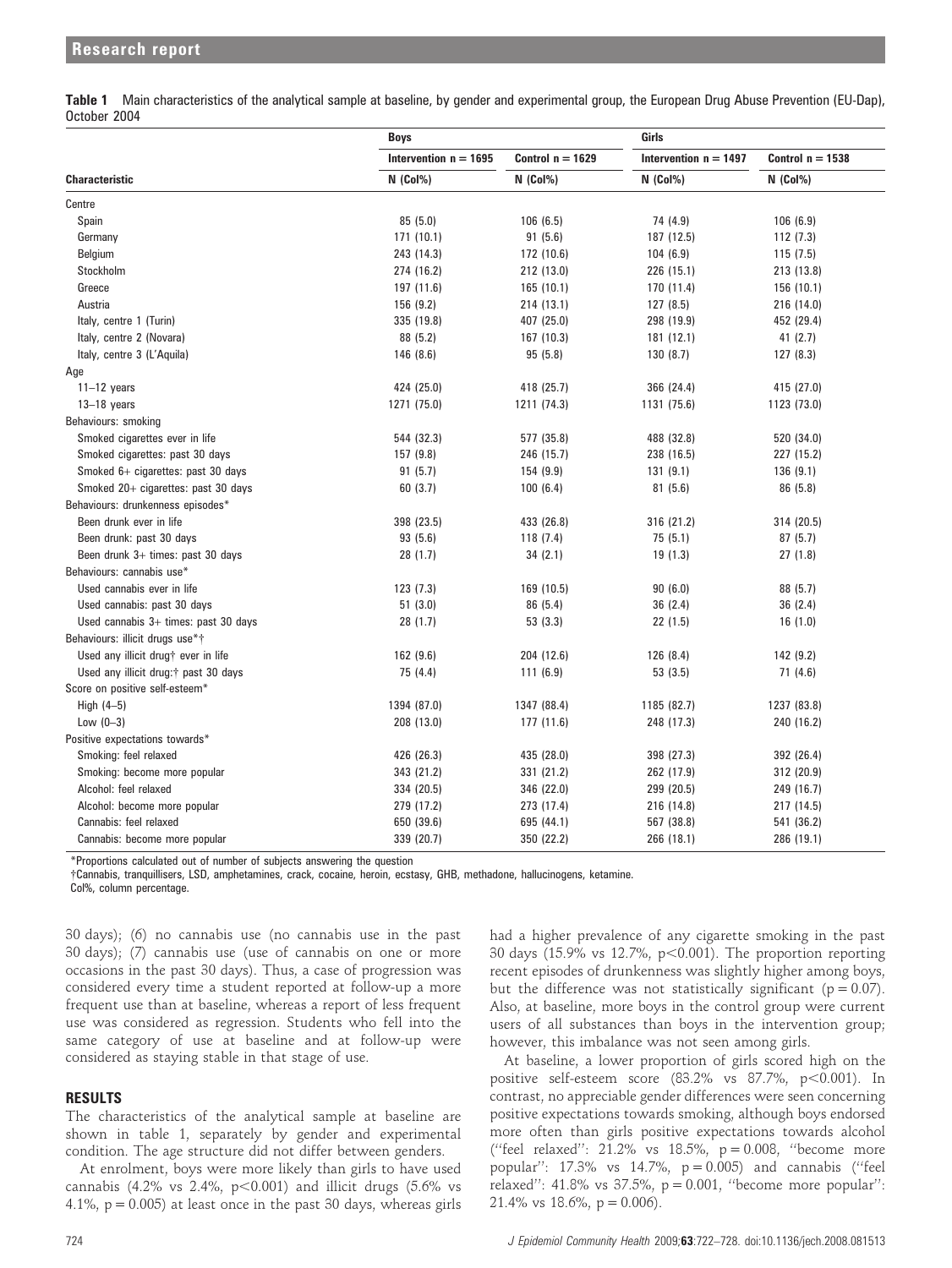Table 2 Adjusted Prevalence Odds Ratios and 95% CIs of substance use in the past 30 days among boys and girls, the European Drug Abuse Prevention (EU-Dap) study short-term follow-up, May 2005

|                      | <b>Boys</b>     |          |                                         | Girls           |                      |                          |  |  |
|----------------------|-----------------|----------|-----------------------------------------|-----------------|----------------------|--------------------------|--|--|
| Indicator of use     | $n/N^*$ Control |          | n/N* Intervention Adjusted POR (95% CI) | $n/N^*$ Control | $n/N^*$ Intervention | Adjusted POR (95% CI)    |  |  |
| Any smoking          | 304/1509        | 220/1563 | $0.88$ (0.66 to 1.18)                   | 300/1453        | 276/1412             | $0.86$ (0.65 to 1.15)    |  |  |
| Frequent smoking     | 211/1509        | 126/1563 | $0.68$ (0.50 to 0.93)                   | 175/1453        | 171/1412             | $1.07$ (0.74 to 1.55)    |  |  |
| Daily smoking        | 159/1509        | 80/1563  | $0.49$ (0.34 to 0.71)                   | 117/1453        | 113/1412             | $0.99$ (0.64 to 1.52)    |  |  |
| Any drunkenness      | 209/1548        | 136/1623 | $0.64$ (0.49 to 0.85)                   | 143/1501        | 117/1456             | $0.86$ (0.63 to 1.18)    |  |  |
| Frequent drunkenness | 80/1548         | 51/1623  | $0.68$ (0.45 to 1.04)                   | 39/1501         | 25/1456              | $0.66$ (0.37 to 1.18)    |  |  |
| Any cannabis         | 161/1596        | 88/1668  | $0.62$ (0.45 to 0.85)                   | 63/1528         | 64/1478              | $1.05$ (0.70 to $1.58$ ) |  |  |
| Frequent cannabis    | 106/1596        | 54/1668  | $0.60$ (0.40 to 0.91)                   | 30/1528         | 34/1478              | $1.17$ (0.59 to 2.33)    |  |  |
| Any illicit drug     | 194/1615        | 115/1686 | $0.64$ (0.48 to 0.86)                   | 97/1534         | 107/1495             | 1.40 (0.95 to 2.04)      |  |  |

\*Number of users out of the total number of students answering the question at follow-up (multilevel adjusted model).

POR, Prevalence Odds Ratio (intervention vs control) estimated using multilevel model 3 (RIGLS bin first order MOL with three levels), adjusted for centre prevalence of daily smoking and baseline use of the corresponding substance.

On the follow-up survey conducted 3 months after the completion of the experimental school curriculum, significant programme effects with decreased risks in almost all indicators of substance use were observed among boys (table 2). Among girls, there was an indication of decreased risk of frequent drunkenness in the past 30 days, but the estimate did not attain the statistical significance.

This gender difference was also found in centres where significant programme effects could be detected on the whole sample, and was maintained even after exclusion of current users at baseline (not shown).

Some gender differences were found concerning the transitions between different stages of substance use from baseline to follow-up. Among boys, the proportion progressing to more advanced stages of smoking was lower among those who received the experimental curriculum than among controls, whereas the proportion regressing was higher (table 3). Among girls a similar but less pronounced pattern was observed (table 4). Daily smokers were not affected by the intervention in either gender, but among girls a higher proportion of the control group regressed from daily use compared with the intervention group. Similar patterns emerged in the use of other substances: delayed progression and enhanced regression were higher in the intervention group among boys, whereas no, minimal or reverse differences were observed among girls.

When the gender-specific estimates of programme effect were analysed in separate strata of the self-esteem indicator, some

differences emerged (table 5), although they were based on not statistically significant estimates. Among boys, the level of selfesteem did not substantially affect the curriculum effect seen in the whole group. Among girls, the programme was rather associated with a tendency towards unfavourable effect in the group categorised as having low self-esteem (table 5).

When stratifying the programme effects by gender and positive expectancies indicators (''feel more relaxed'' and ''become more popular'', respectively), the results closely matched the main results (data not shown).

In a separate analysis by gender and age group (table 6), nonstatistically significant associations with risk reduction for the exposed to the experimental curriculum compared with controls were found for frequent and daily smoking, as well as for recent drunkenness, among girls in the youngest age group (11–12 years at baseline), whereas among boys the associations were similar in both age groups.

#### **DISCUSSION**

In a multinational sample of European students we found pronounced gender differences in the effectiveness of a comprehensive social influence school-based programme for the prevention of substance misuse. These differences indicated a greater preventive potential of the curriculum among boys, consistent across diverse geographical locations, suggesting that cultural and normative differences are unlikely to account for this observation.

Table 3 Transitions in substance use between baseline and follow-up in the European Drug Abuse Prevention (EU-Dap) study, October 2004–May 2005: boys

|                                              |      | Transition at follow-up (%) |            |                          | Transition at follow-up (%) |                      |                        |             |  |  |
|----------------------------------------------|------|-----------------------------|------------|--------------------------|-----------------------------|----------------------|------------------------|-------------|--|--|
| <b>Baseline use</b><br>during the past       |      | Intervention group          |            |                          |                             | <b>Control group</b> |                        |             |  |  |
| $30$ days*                                   | N    | <b>Stable</b>               | Regressed† | <b>Progressed</b> :      | N                           | <b>Stable</b>        | Regressed <sup>†</sup> | Progressed: |  |  |
| Non-smoker (no<br>cigarette<br>smoking)      | 1410 | 91.7                        |            | 8.3                      | 1274                        | 90.2                 |                        | 9.8         |  |  |
| Occasional<br>smoker $(1-19)$<br>cigarettes) | 94   | 37.2                        | 46.8       | 16.0                     | 137                         | 36.5                 | 35.0                   | 28.5        |  |  |
| Daily smoker (20+<br>cigarettes)             | 59   | 83.0                        | 17.0       |                          | 98                          | 81.6                 | 18.4                   |             |  |  |
| No drunkenness                               | 1531 | 94.1                        |            | 5.9                      | 1436                        | 90.3                 |                        | 9.7         |  |  |
| <b>Drunkenness</b>                           | 92   | 50.0                        | 50.0       | $\overline{\phantom{a}}$ | 112                         | 62.5                 | 37.5                   | -           |  |  |
| No cannabis use                              | 1620 | 96.5                        | -          | 3.5                      | 1511                        | 93.8                 | -                      | 6.2         |  |  |
| Cannabis use                                 | 48   | 66.7                        | 33.3       |                          | 85                          | 78.8                 | 21.2                   |             |  |  |
|                                              |      |                             |            |                          |                             |                      |                        |             |  |  |

\*Mutually exclusive categories of use.

{Lower frequency of use reported at follow-up compared with baseline.

{Higher frequency of use reported at follow-up compared with baseline.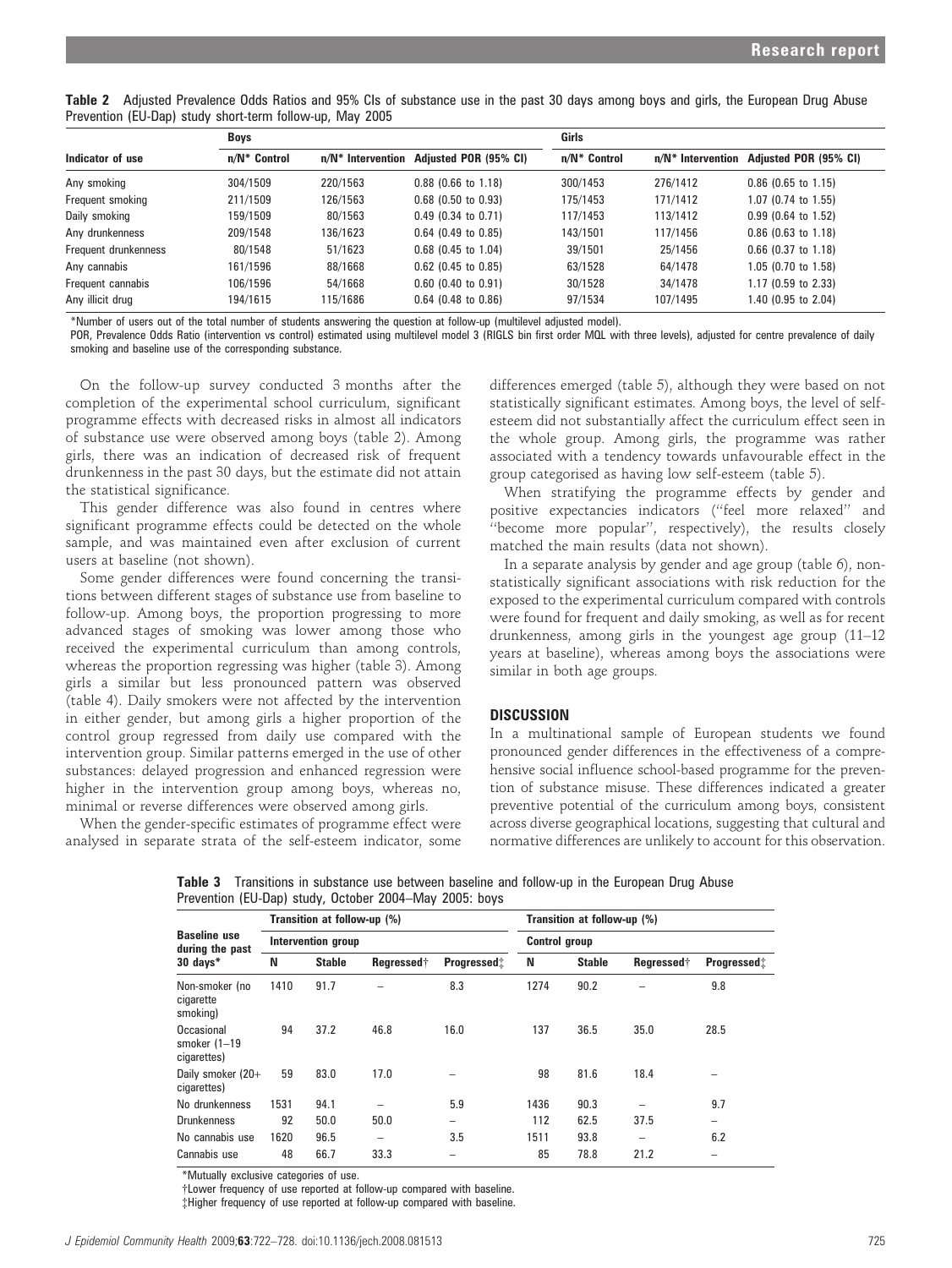| Transition at follow-up (%)              |                    |               |                          |                     | Transition at follow-up (%) |                      |            |                     |  |  |
|------------------------------------------|--------------------|---------------|--------------------------|---------------------|-----------------------------|----------------------|------------|---------------------|--|--|
| <b>Baseline use during</b>               | Intervention group |               |                          |                     |                             | <b>Control group</b> |            |                     |  |  |
| the past 30 days*                        | N                  | <b>Stable</b> | Rearessed†               | <b>Progressed</b> : | N                           | <b>Stable</b>        | Regressed† | <b>Progressed</b> : |  |  |
| Non-smoker (no<br>cigarette smoking)     | 1183               | 91.0          |                          | 9.0                 | 1237                        | 90.1                 |            | 9.9                 |  |  |
| Occasional smoker<br>$(1-19$ cigarettes) | 151                | 47.7          | 37.1                     | 15.2                | 133                         | 50.4                 | 24.8       | 24.8                |  |  |
| Daily smoker<br>$(20 +$ cigarettes)      | 78                 | 87.2          | 12.8                     |                     | 83                          | 81.9                 | 18.1       |                     |  |  |
| No drunkenness                           | 1385               | 93.9          | -                        | 6.1                 | 1417                        | 93.4                 |            | 6.6                 |  |  |
| <b>Drunkenness</b>                       | 71                 | 46.5          | 53.5                     | -                   | 84                          | 58.3                 | 41.7       | -                   |  |  |
| No cannabis use                          | 1442               | 97.4          | $\overline{\phantom{a}}$ | 2.6                 | 1492                        | 97.4                 | -          | 2.6                 |  |  |
| Cannabis use                             | 36                 | 75.0          | 25.0                     | -                   | 36                          | 69.4                 | 30.6       | -                   |  |  |

| Table 4 Transitions in substance use between baseline and follow-up in the European Drug Abuse |  |  |  |  |  |  |
|------------------------------------------------------------------------------------------------|--|--|--|--|--|--|
| Prevention (EU-Dap) study, October 2004–May 2005: girls                                        |  |  |  |  |  |  |

\*Mutually exclusive categories of use.

{Lower frequency of use reported at follow-up compared with baseline.

{Higher frequency of use reported at follow-up compared with baseline.

This finding was somewhat unexpected, since the new generations of programmes based on the enhancement of social skills are generally considered to be more effective, if anything, among girls than among boys.<sup>3</sup> However, if only school-based social influence interventions are considered, the evidence is rather mixed.

Because the class composition in the schools enrolled for the EU-DAP trial was universally gender balanced, we can exclude programme-delivery factors (eg, that the curriculum was taught differently among boys and among girls). Therefore, the only possible explanations pertain to factors inherent to the receivers.

First, girls may have been reached at more advanced stages of substance use. In a previous report we observed that the programme's efficacy was highest in hindering the progression from low or no use to advanced use.12 However, girls were slightly more advanced than boys only in cigarette smoking when recruited for this study, whereas the differential effectiveness was observed for all classes of substances.

Second, the developmental stage of the two genders in terms of general life skills and coping mechanisms may differ, given attained age.<sup>20 21</sup> At the same age, the acquisition of skills and competences may still be susceptible to modifications among boys, but less so among girls. In fact, girls cope with pubertyrelated social and emotional changes at an earlier age. $21$ Consistent with this, we found indications that the programme may have been effective among very young girls (11–12 years

old), whereas the effectiveness among boys did not differ by attained age. Although caution is needed when interpreting these results, owing to lack of statistical significance, previous studies support the conclusion that most programmes based on skill enhancement achieve better results among girls when administered at young ages.<sup>3 22</sup>

Third, boys and girls may differ in mediators of the programme's effects, such as personality characteristics and expectations towards substances. In our study, positive expectations towards substances did not significantly modify the programme's effect in either gender. This was also the case for an indicator of self-esteem, although the data in this case suggested a differential modifying effect of self-esteem on the programme's effectiveness in the two genders, indicating that girls with low self-esteem had the least benefit from the programme.

A differential gender effect linked to self-esteem would not be surprising, and should be thoroughly investigated in larger studies. In fact, there is some evidence that lack of self-esteem can be a stronger risk factor for drug use among girls than among boys.<sup>20 23</sup> Theoretical models<sup>24</sup> suggest that girls are more influenced by family protective factors, whereas boys are more influenced by school or community environment. Among girls, self-esteem is strongly dependent on a positive relationship with parents.<sup>22</sup>

The emphasis on self-esteem is justified by the fact that this is not a key element of social influence programmes, which focus

Table 5 Adjusted Prevalence Odds Ratios and 95% CIs of substance use in the past 30 days among boys and girls, by level of self-esteem, the European Drug Abuse Prevention (EU-Dap) study short-term follow-up, May 2005

| $$ $-$               | Boys                           |                              | Girls                          |                              |  |
|----------------------|--------------------------------|------------------------------|--------------------------------|------------------------------|--|
|                      | High self-esteem<br>$N = 2741$ | Low self-esteem<br>$N = 385$ | High self-esteem<br>$N = 2422$ | Low self-esteem<br>$N = 488$ |  |
| Indicator of use     | Adjusted POR (95% CI)          | Adjusted POR (95% CI)        | Adjusted POR (95% CI)          | Adjusted POR (95% CI)        |  |
| Any smoking          | $0.76$ (0.55 to 1.04)          | 1.23 (0.61 to 2.50)          | $0.85$ (0.62 to 1.16)          | $0.70$ (0.39 to 1.26)        |  |
| Frequent smoking     | $0.62$ (0.45 to 0.87)          | $0.70$ (0.27 to 1.80)        | 1.04 (0.69 to 1.57)            | $0.92$ (0.43 to 1.97)        |  |
| Daily smoking        | $0.46$ (0.30 to 0.68)          | 0.56 (0.20 to 1.58)          | $0.86$ (0.53 to 1.40)          | 1.35 (0.63 to 2.87)          |  |
| Any drunkenness      | $0.69$ (0.50 to 0.94)          | $0.58$ (0.29 to 1.17)        | $0.83$ (0.58 to 1.19)          | 1.23 (0.66 to 2.29)          |  |
| Frequent drunkenness | $0.71$ (0.43 to 1.14)          | $0.75$ (0.25 to 2.19)        | 0.59 (0.31 to 1.12)            | 1.71 (0.49 to 5.92)          |  |
| Any cannabis         | $0.63$ (0.43 to 0.91)          | $0.43$ (0.20 to 0.92)        | $0.89$ (0.58 to 1.37)          | 1.83 (0.66 to 5.06)          |  |
| Frequent cannabis    | $0.62$ (0.39 to 1.00)          | $0.42$ (0.16 to 1.09)        | $0.74$ (0.38 to 1.43)          | 2.14 (0.58 to 7.95)          |  |
| Any illicit drug     | $0.68$ (0.48 to 0.97)          | $0.35$ (0.18 to 0.71)        | 1.27 (0.88 to 1.85)            | 1.59 (0.78 to 3.22)          |  |

POR, Prevalence Odds Ratio (intervention vs control) estimated using multilevel model 3 (RIGLS bin first order MQL with three levels), adjusted for centre prevalence of daily smoking and baseline use of the corresponding substance.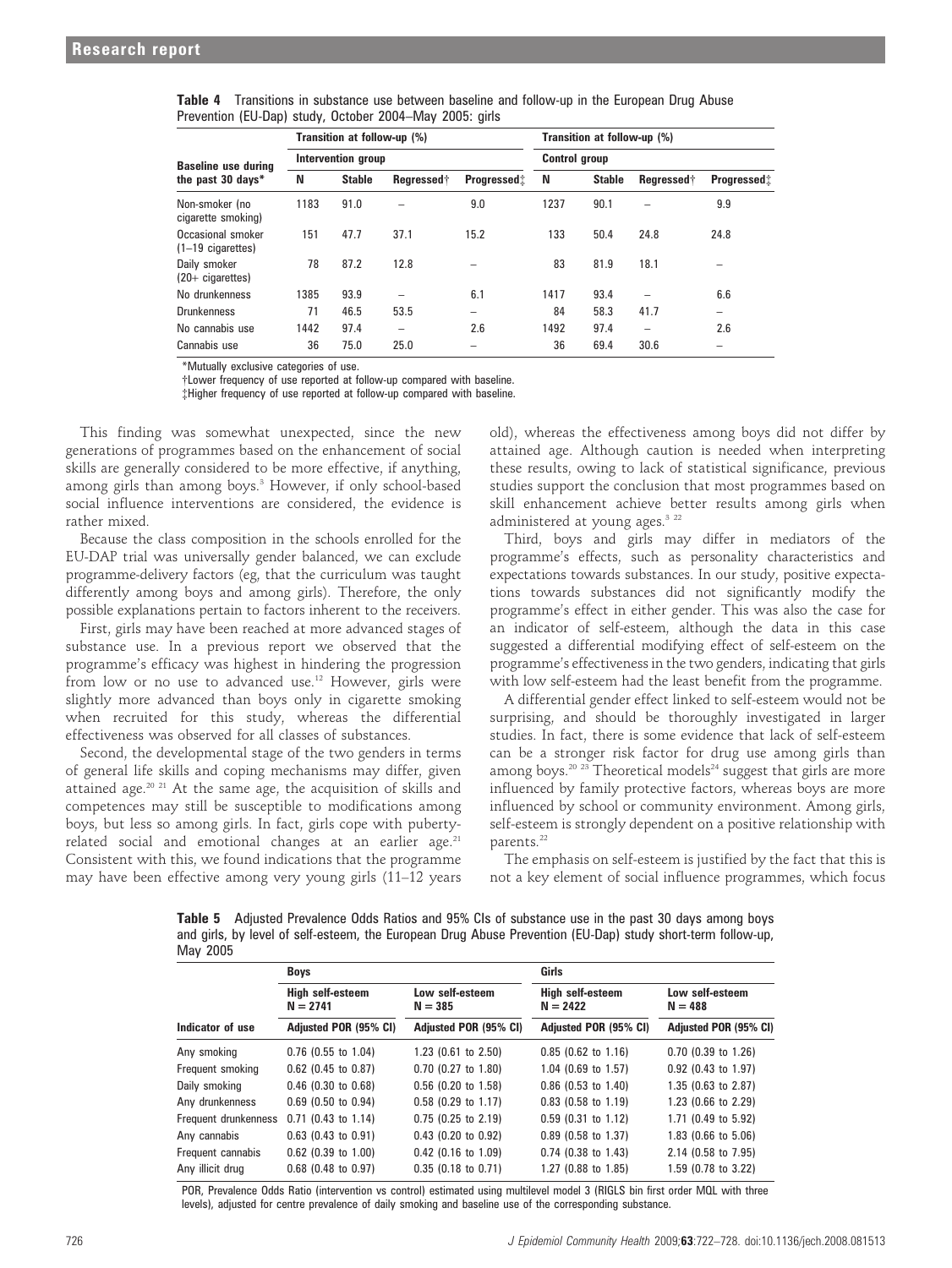|  | <b>Table 6</b> Adjusted Prevalence Odds Ratios and 95% Cls of substance use in the past 30 days among boys |  |
|--|------------------------------------------------------------------------------------------------------------|--|
|  | and girls, by age, the European Drug Abuse Prevention (EU-Dap) study short-term follow-up, May 2005        |  |

|                      | <b>Boys</b>                                 |                                             | Girls                                       |                                             |  |  |  |
|----------------------|---------------------------------------------|---------------------------------------------|---------------------------------------------|---------------------------------------------|--|--|--|
|                      | $11-12$ years<br>$N = 842$                  | $13-18$ years<br>$N = 2482$                 | $11-12$ years<br>$N = 781$                  | $13-18$ years<br>$N = 2254$                 |  |  |  |
| Indicator of use     | <b>Adjusted POR</b><br>$(95% \; \text{Cl})$ | <b>Adjusted POR</b><br>$(95% \; \text{Cl})$ | <b>Adjusted POR</b><br>$(95% \; \text{CI})$ | <b>Adjusted POR</b><br>$(95% \; \text{CI})$ |  |  |  |
| Any smoking          | 1.27 (0.57 to 2.85)                         | $0.81$ (0.59 to 1.10)                       | $0.78$ (0.45 to 1.34)                       | $0.84$ (0.63 to 1.13)                       |  |  |  |
| Frequent smoking     | 1.17 (0.40 to 3.46)                         | $0.63$ (0.45 to 0.87)                       | $0.52$ (0.23 to 1.21)                       | 1.21 (0.83 to 1.77)                         |  |  |  |
| Daily smoking        | $1.41$ (0.35 to 5.75)                       | $0.41$ (0.28 to 0.61)                       | $0.45$ (0.18 to 1.13)                       | 1.19 (0.77 to 1.85)                         |  |  |  |
| Any drunkenness      | $0.56$ (0.25 to 1.28)                       | $0.63$ (0.48 to 0.83)                       | $0.44$ (0.19 to 1.04)                       | $0.94$ (0.68 to 1.29)                       |  |  |  |
| Frequent drunkenness | $0.53$ (0.13 to 2.24)                       | $0.69$ (0.46 to 1.04)                       | $0.70$ (0.16 to 3.01)                       | $0.65$ (0.37 to 1.16)                       |  |  |  |
| Any cannabis         | $0.60$ (0.16 to 2.31)                       | $0.61$ (0.44 to 0.86)                       | ⋇                                           | 1.15 (0.77 to 1.71)                         |  |  |  |
| Frequent cannabis    | ₩                                           | $0.62$ (0.40 to 0.95)                       | ₩                                           | 1.19 (0.62 to 2.27)                         |  |  |  |
| Any illicit drug     | $0.90$ (0.36 to 2.23)                       | $0.61$ (0.45 to 0.83)                       | 1.03 (0.47 to 2.28)                         | 1.42 (0.98 to 2.06)                         |  |  |  |

\*The model did not converge because of the low number of observations.

POR, Prevalence Odds Ratio (intervention vs control) estimated using multilevel model 3 (RIGLS bin first order MQL with three levels), adjusted for centre prevalence of daily smoking and baseline use of the corresponding substance.

on normative beliefs and on social and personal skills. It is, therefore, possible that the ''Unplugged'' curriculum, heavily relying on the development of social skills, was not able to deal with lack of self-esteem. Therefore, the effectiveness of this programme after inclusion of gender-specific components warrants further formal evaluation.

A fourth alternative explanation for the observed difference could be a higher reliability of girls in reporting risk behaviours, an interpretation which is not supported by previous findings.<sup>25</sup>

This study had both strengths and limitations. Its main strengths are the large sample of students from diverse geographical locations, with enrolment and assessment conducted with a very standardised protocol. The survey instrument was administered individually and anonymously, thus ensuring high reliability of reports. The evaluation of effectiveness was performed through an experimental study design, with a good retention rate. The statistical analysis took into account the cluster effect, the hierarchical structure of the data and possible confounding factors. The main limitations were the low power of the study for subgroup analyses, which had an impact on the precision of the estimates. Other limitations include the short-term follow-up, and possible bias due to selfreports of behavioural outcomes. This last limitation, however, should be of minor concern, since youths' answers in

#### What is already known on this subject

The existing evidence on gender differences in the effectiveness of substance misuse prevention programmes is rather mixed, with inconsistent results from a few studies presenting genderstratified analysis.

## What this study adds

This study showed evidence of a favourable effect of comprehensive social influence programmes among boys, with lack of effect among girls. The data suggest that age and psychosocial factors should be considered in order to enhance the programme's effects among girls.

anonymous questionnaires appear generally highly reliable<sup>26 27</sup> and do not depend on gender.<sup>25</sup>

In conclusion, our findings suggest that school curricula based on comprehensive social influence against substance misuse may perform differently among girls and boys, possibly because of developmental and personality factors. Adding genderspecific components to such programmes and/or anticipating their delivery in early grades of compulsory school could increase their overall effectiveness, but this possibility must be formally evaluated.

Acknowledgements: Thanks to Professor Dario Gregori for the critical advice in the statistical analysis, to Gian Luca Cuomo and Maria Paola Caria for the collaboration in the statistical analysis and to Barbara Zunino for the administrative managing of the project. The following persons are acknowledged for their contribution to the field work and data collection: Samuela Bighiani, Alessandro Lanszweert, Paride Angius, Domenico Bernardi, Flavio Colacito, Rossella Gigante and Stefania Passerini, Italy; Regina Fenk, Elke Lantschik, Alexander Bohrn and Margot Koller, who also contributed to the design of the intervention programme, Austria; Renée Stockling, Sweden.

Funding: EU-Dap is a project funded by the European Commission (European Public Health programme 2002 grant no. SPC 2002376). Additional national funding was provided by: Compagnia di San Paolo (grant no. 2002-0703) and Lega Italiana per la Lotta contro i Tumori (grant no. 2003 43/4) for the Novara Centre, Swedish Council for Working Life and Social Research (grant no. 2002-0979) and Stockholm County Council (Public Health grant no. LS 0401-0117) for the Swedish centre.

#### Competing interests: None.

The EU-Dap Study Group includes (besides the authors): B Zunino, V Siliquini, GL Cuomo, L Vitale (Piedmont Centre for Drug Addiction Epidemiology, Turin, Italy); K Bohrn (Institut für Sozial und Gesundheitspsychologie, Vienna, Austria), P van der Kreeft, E Coppens, Y Weyts (De Sleutel, Merelbeke, Belgium); JC Melero, T Perez, L Varona (EDEX, Bilbao, Spain); G Wiborg (IFT-Nord, Kiel, Germany); V Yotsidi, C Richardson (University Mental Health Research Institute, Athens, Greece); M Vasara, M Kyriakidou (Pyxida, Thessaloniki, Greece); A-M Lindahl (Stockholm Centre of Public Health and Department of Public Health Sciences, Karolinska Institutet, Sweden); M Panella (Department of Clinical and Experimental Medicine, Avogadro University, Novara, Italy); L Fabiani, M Scatigna (Department of Internal Medicine and Public Health, University of L'Aquila).

#### **REFERENCES**

- **European Monitoring Centre for Drugs and Drug Addiction**. A gender
- perspective on drug use and responding to drug problems. Lisbon: EMCDDA, 2006. **Stocco P,** Llopis Llacer JJ, de Fazio L, et al. Women drug abuse in Europe: gender identity. 2000. Venice: IREFREA (European Institute of Studies on Prevention), http:// www.irefrea.org/archivos/sa/women.pdf.
- Blake SM, Amaro H, Schwartz PM, et al. A review of substance abuse prevention interventions for young adolescent girls. J Early Adolescence 2001;21:294-324.
- **Graham JW,** Johnson CA, Hansen WB, et al. Drug use prevention programs, gender, and ethnicity: evaluation of three seventh-grade Project SMART cohorts. Prev Med 1990;19:305–13.
- **Longshore D, Ellickson PL, McCaffrey DF, et al. School-based drug prevention among** at-risk adolescents: effects of ALERT Plus. Health Educ Behav 2007;34:651–68.